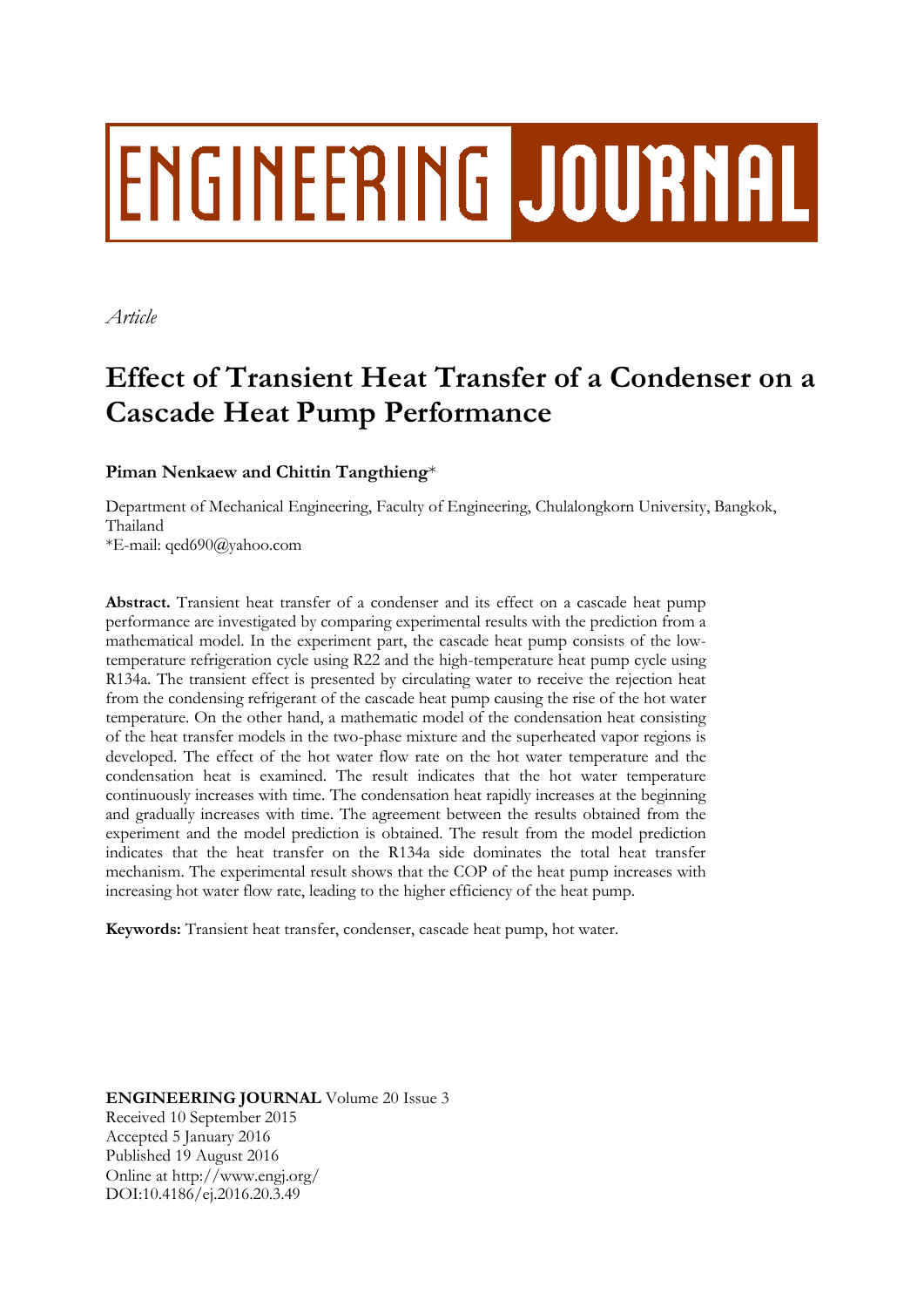#### **1. Introduction**

A cascade heat pump is a refrigeration cycle configuration which be used in a specific application like a large temperature lift between heat source and heat sink [1]. The aim of the cascade system is to increase the system efficiency. The cascade heat pump consists of two refrigeration cycles, the low-temperature refrigeration cycle and the high-temperature heat pump cycle. The refrigeration cycle absorbs heat from a cooling medium and transfers the heat to the heat pump cycle via a cascade heat exchanger. Thereafter, the heat pump cycle rejects the heat to a warmer medium. The heat transfer characteristics of the cascade heat pump have been performed by many researches. Bhattacharyya et al. [1-2] experimentally analyzed performance of a cascade refrigeration system with natural refrigerants. It concluded that the performance of the system was highly dependent on the evaporating temperature of the low temperature cycle, the condensing temperature of the high temperature cycle and the temperature difference between the condensing temperature of the low temperature cycle and the evaporating temperature of the high temperature cycle. Dopazo et al. [3] theoretical analyzed a cascade refrigeration system for cooling applications at the very low temperature source. The results showed that the use of both the energy and exergy method could obtain the optimization of the condensing temperature of the low temperature cycle and the evaporating temperature of the high temperature cycle.

A cascade heat pump can be applied in an application, which requires both heating and cooling effects. Colorado et al. [4], Kim et al. [5] experimentally and numerically studied an air to water cascade heat pump with various refrigerants. The system simultaneously supplied both the cooling air and the hot water. Optimized refrigerant temperatures predicted by numerical method were compared to the experimental results. Jung et al. [6], Lee et al. [7], Park et al. [8] experimentally analyzed hot water making from both a heat pump and a cascade heat pump. Hot water temperature obtained from the cascade system was higher than that in case of the single one.

The researches related to the heat transfer in the heat-exchanging device in the refrigerating system have been extensively studied. Jokar et al. [9] experimentally analysed heat transfer of an evaporator and a condenser of a refrigeration cycle. The result showed that the single phase heat transfer coefficient correlation for macro channel plate heat exchanger could not apply with the two-phase mixture state. Longo A. G. [10] experimentally and numerically analysed the effect of the refrigerant mass flux, and the saturated temperature on R134a condensation heat transfer. The heat transfer coefficient of R134a was compared between the experimental results and the analytical results. In the two-phase mixture region, the heat transfer coefficient was derived by Nusselt and Akers relations [11,12]. In the superheated region, the heat transfer coefficient was derived by Webb relation [13]. In the extension of the previous work, the effect of the superheated vapor on heat transfer inside a brazed plate heat exchanger is experimentally investigated [14]. The heat transfer coefficient of the superheated region was higher 5-10% than that in case of the saturation region under the same refrigerant mass flux. But there was no effect on the pressure drop.

Mancin et al. [15] experimentally investigated condensation heat transfer coefficient of 15 K superheated vapor of R407c and R410a inside a brazed plate heat exchanger. The refrigerant mass flux and the wall-saturation temperature difference were varied. At the low refrigerant mass flux, the heat transfer coefficient did not depend on the mass flux. But the heat transfer coefficient increased with the refrigerant mass flux which was higher than 40 kg/m2s. And the heat transfer coefficient decreased with the increase of the wall-saturation temperature difference. The theoretical and numerical analysis of the characteristics and heat transfer of the two-phase flow of a plate heat exchanger is performed by Grabenstien et al. [16].

Yang et al. [17] experimentally investigated the effect of the flow direction on the heat transfer coefficient of R410a evaporated of a plate heat exchanger. The evaporation heat transfer coefficient in case of the parallel flow was higher than that in case of the counter flow at the constant superheated value.

Because many cascade heat pumps operate under the transient condition, it would be beneficial to investigate how the produced hot water from the heat pump will affect the performance of the heat pump itself. The objective of this paper is to study the effect of transient heat transfer of a condenser on a cascade heat pump performance. The model focusing on the heat transfer mechanism in the condenser is developed to verify the hot water temperature at the outlet of the condenser and the condensation heat obtained from experimental results. The investigation of the heat transfer characteristics of the condenser by using the developed model is made. The effects of the transient behavior of the hot water flow rate on the compressor power and the COP of the heat pump are presented.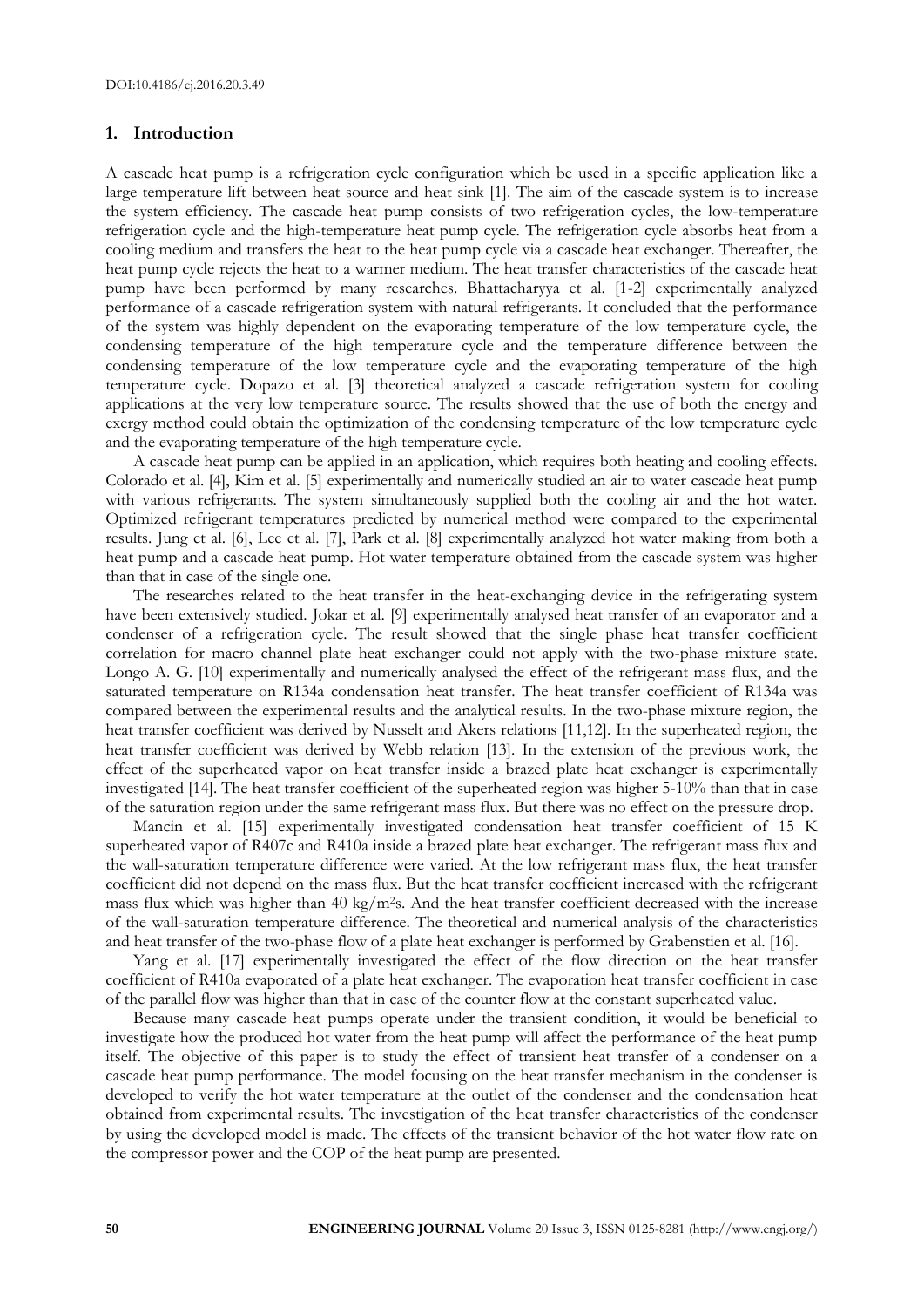DOI:10.4186/ej.2016.20.3.49

#### **2. Experimental Setup**

#### **2.1. A Cascade Heat Pump**

Figure 1 shows the experimental setup of a cascade heat pump. The system consists of 4 systems: the chilled water system, the low-temperature refrigeration cycle using R22, the high-temperature heat pump cycle using R134a and the hot water system. The chilled water system supplies heat to the evaporator of the refrigeration cycle with the maximum cooling load of 8.45 KW. The heat is transferred to the heat pump cycle through the cascade heat exchanger. Hot water is pumped from the storage tank to take the rejection heat at the condenser and recirculates back to the tank. The condenser of the cascade heat pump is a brazed plate heat exchanger, of which the geometrical characteristics are shown in Table 1.



Fig. 1. The experimental setup of the cascade heat pump.

Table 1. Geometrical characteristic of a plate in the brazed plate heat exchanger.

| Geometrical characteristic                                | Value  |
|-----------------------------------------------------------|--------|
| Fluid flow plate length, L (mm)                           | 466    |
| Area of the plate $(m^2)$                                 | 1.235  |
| Enlargement factor $\Phi$                                 | 0.96   |
| Plate wall thickness, s (mm)                              | 9.2.   |
| Distance between 2 plates, t (mm)                         | 1.9232 |
| Number of plates                                          | 28     |
| Number of channels on refrigerant side, n <sub>ch,r</sub> | 14     |
| Number of channels on water side, n <sub>ch,w</sub>       | 13     |

#### **2.2. Experimental Procedure**

In the experiment, the hot water temperature, the refrigerant temperature and pressure are measured at the location as shown in Fig. 1. The turbine flowmeter is used to measure the hot water flow rate. The water temperature is measured by PT-100 RTD. The refrigerant temperature is measured by type-K thermocouple. The refrigerant pressure is measured by a pressure transducer. The compressor power is measured by power meter. All measuring data are recorded in a personal computer using the data logger. The accuracies of all measuring devices are shown in Table 2. After the hot water flow rate and the hot water temperatures at the condenser are obtained, the condensation heat can be determined by Eq. (1).

$$
\dot{Q}_{HP} = \dot{m}_w \ c_{p,w} \left( T_{w,o} - T_{w,i} \right) \tag{1}
$$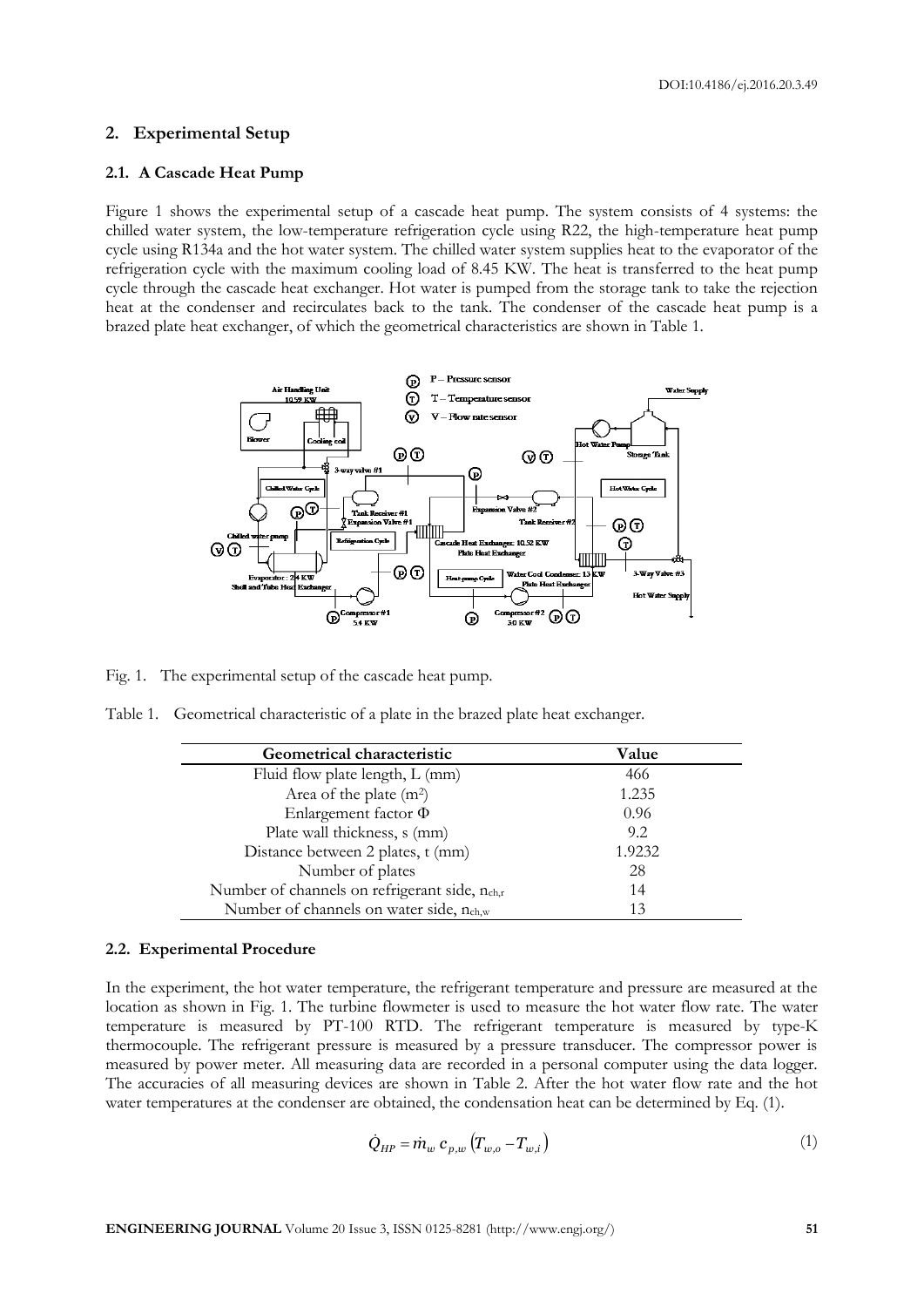| Parameter                              | <b>Experimental instrument</b> | Accuracy            |
|----------------------------------------|--------------------------------|---------------------|
| Water temperature                      | Thermocouple Type K            | $\pm 0.5^{\circ}$ C |
| Ambient and refrigerant<br>temperature | RTD PT100                      | $\pm 0.3^{\circ}$ C |
| Hot water flowmeter                    | Turbine flowmeter              | $\pm$ 2 %           |
| Refrigerant pressure                   | Pressure transducer            | $\pm 0.5\%$         |
| Compressor power                       | Power meter                    | $\pm 0.5 \%$        |
|                                        | Data logger                    | $\pm$ 0.1%          |

Table 2. The accuracy of Experimental instrument

In this experiment, the hot water flow rate varies from 6, 12 to 16 litre/min whereas the cooling load in the refrigeration cycle remains constant at 8.0 kW. The duration of the experimental period is different based on the different hot water flow rates because the operation of the experimental rig will be terminated when the condensing pressures of the heat pump cycle reach 22 barg. As a result, the duration of the experimental period in case of the low hot water flow rate will be shorter than that in case of the high hot water flow rate. All experimental data are recorded by the data logger in every three seconds.

#### **3. Mathematical Model**

Heat transfer of the condenser of the cascade heat pump is predicted by a mathematic model to compare with the experimental result. The model has assumptions as follows:

1) R134a is saturated liquid at the outlet of the condenser.

2) The input parameters for the model are the refrigerant temperature at the inlet of the condenser, the refrigerant condensing temperature and the hot water temperature at the inlet of the condenser.

3) The thermal resistance from heat conduction through the plate material is neglected.

4) The pressure drop effect within the heat exchanger is neglected.

The temperature profiles of R134a and water of the condenser is depicted in Fig. 2. The heat transfer of the condenser is divided into 2 sections: the two phase mixture region and the superheated vapor region.



Distance of condenser

Fig. 2. Temperature profiles of a condenser.

The calculation procedure of the prediction of the hot water temperature at the outlet of the condenser or  $T_{w,0}$  in Fig. 2 is depicted in Fig. 3.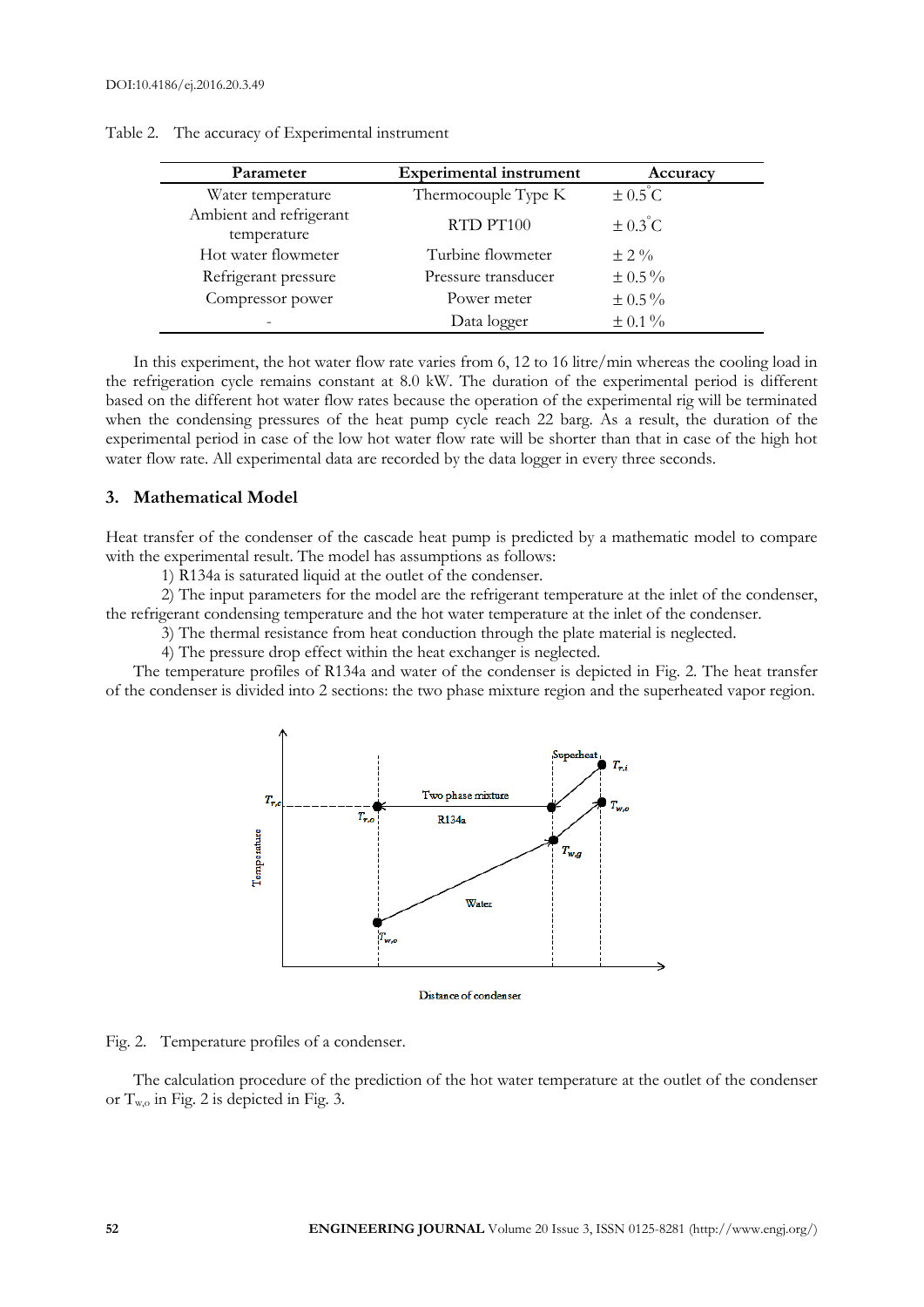

Fig. 3. The flow chart of the calculation procedure of the hot water temperature at the outlet of the condenser.

The calculation is started at the two-phase mixture region first. The heat transfer coefficient of water can be determined by Muley and Manglik relation [10] as expressed in Eq. (2). The detail description of this equation is reported in [10, 16].

$$
h_w = 0.277 \left(\frac{k_w}{d_h}\right) Re_w^{0.766} Pr_w^{0.333}
$$
 (2)

The hot water properties are functions of the average hot water temperature in the two-phase mixture region [18]. The hot water temperature at the outlet of the two-phase mixture region or  $T_{wg}$  in Fig.2 is estimated first and will be reiterated as described later.

**ENGINEERING JOURNAL** Volume 20 Issue 3, ISSN 0125-8281 (http://www.engj.org/) **53**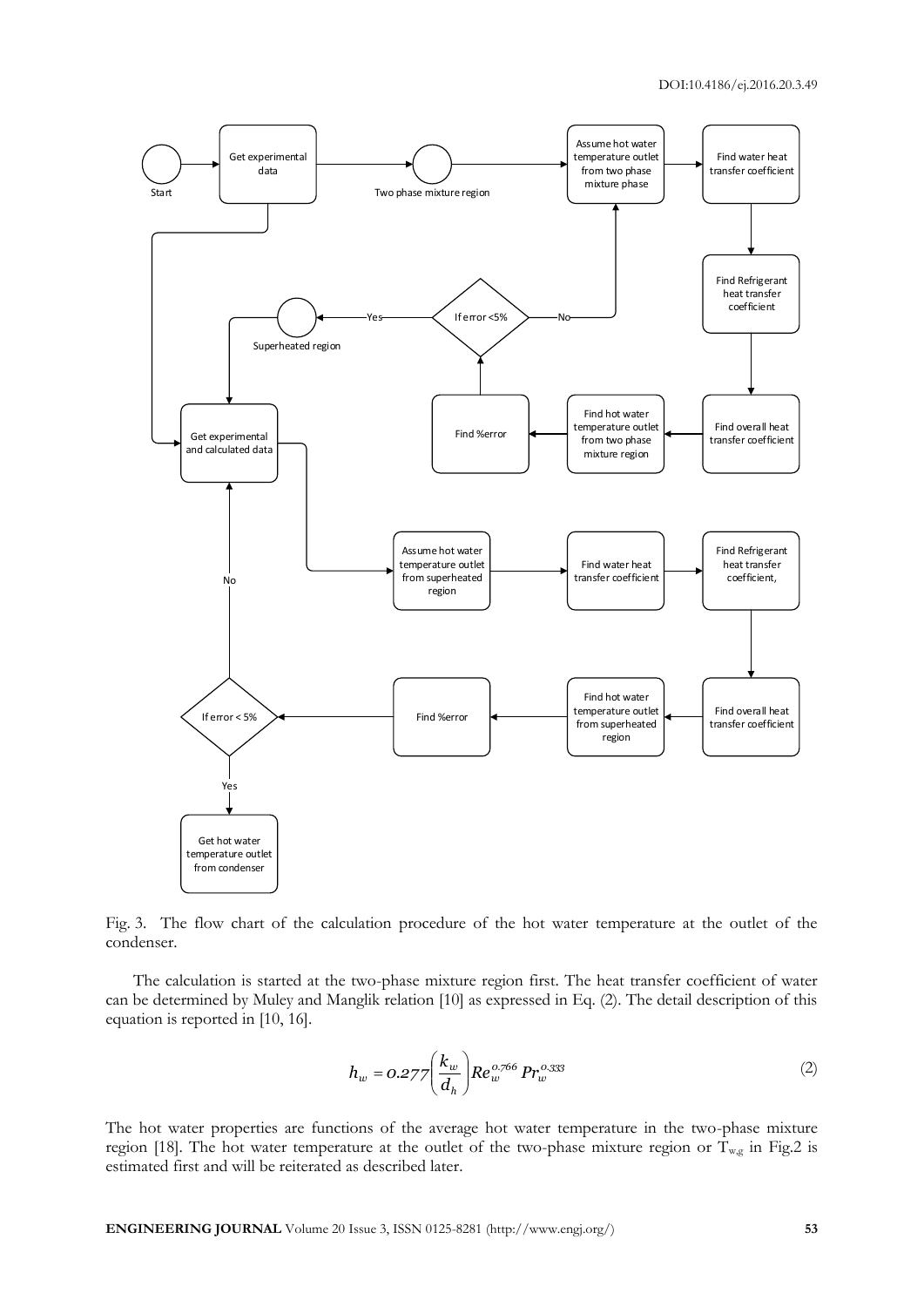The R134a heat transfer coefficient in the two-phase mixture can be determined by Akers relation [10] as expressed in Eq. (3). The detail description of this equation is reported in [10, 16].

$$
h_{AKERS} = 5.03 \left(\frac{k_l}{d_h}\right) Re_{eq}^{1/3} Pr_l^{1/3}
$$
 (3)

where

$$
Re_{eq} = \frac{G\left[ (1-x) + x\sqrt{\frac{\rho_l}{\rho_g}} \right] d_h}{\mu_l}
$$

$$
Pr_l = \frac{\mu_l c_{p,l}}{k_l}
$$

The heat transfer coefficient from Eq.(3) is a local one and must be integrated to get average heat transfer coefficient in the two-phase mixture region as expressed in Eq. (4).

$$
h_{r,avg} = \frac{1}{L_{tp}} \int_{o}^{L_{tp}} \phi \, h_{AKERS} \, dL \tag{4}
$$

After getting the water and R134a heat transfer coefficient in the two-phase mixture region, the overall heat transfer coefficient in that region can be determined by Eq. (5).

$$
\frac{1}{U} = \frac{1}{h_r} + \frac{s}{k_p} + \frac{1}{h_w}
$$
\n(5)

The second term of the right side of the Eq. (5) approaches zero because of the third assumption. The hot water temperature at the outlet of the condenser can be determined by Eq.6 [19, 20].

$$
T_{w,g} = T_{w,i} + (T_{r,c} - T_{w,i}) \left( 1 - exp\left( -\frac{U_{tp} A_{tp}}{\dot{m}_w c_{p,w}} \right) \right)
$$
 (6)

The iteration method is applied to update the value of the hot water temperature at the outlet of the twophase mixture region as shown in Fig. 3.

In the superheated vapor region, the hot water temperature at the outlet of the two-phase mixture region is used as the temperature at the inlet of the superheated vapor region. The water heat transfer coefficient can also be determined by Muley and Manglik relation as expressed in Eq. 3. The R134a heat transfer coefficient can be determined by the conclusion of Webb relation [13] as expressed in Eq. (7) and the detail description of this equation is reported in [10, 16].

$$
h_{r,sp} = 1.09 h_{r,tp} \tag{7}
$$

The overall heat transfer coefficient can also be determined by Eq. (5) and the hot water temperature at the outlet of the condenser can be determined by Eq. (8).

$$
T_{w,o} = T_{w,g} - (T_{w,g} - T_{r,i}) \left( \frac{1 - exp(D)}{\frac{\dot{m}_w c_{p,w}}{\dot{m}_r c_{p,r}} - exp(D)} \right)
$$
(8)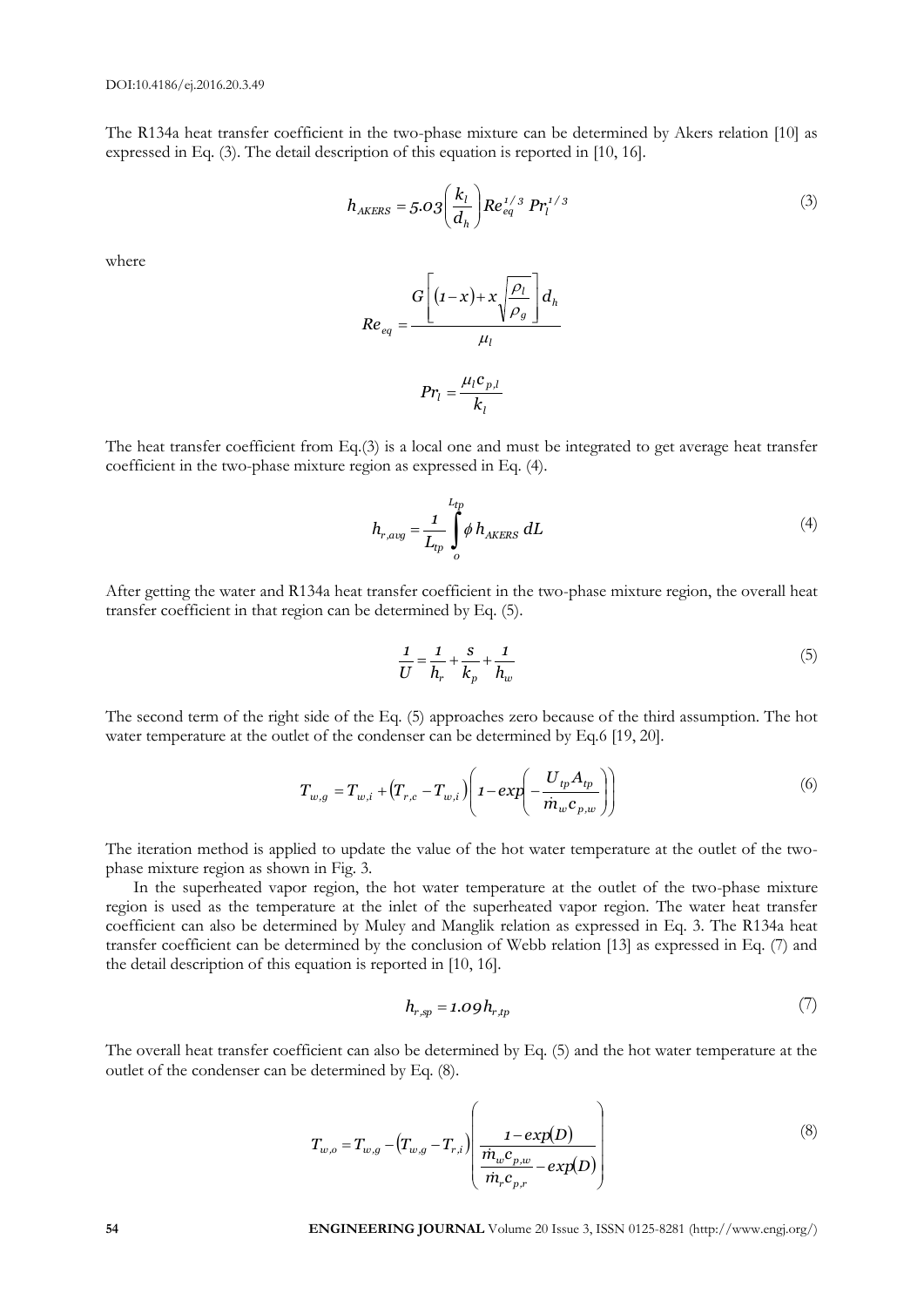where

$$
D = U_{tp} A_{tp} \left( \frac{1}{\dot{m}_w c_{p,w}} - \frac{1}{\dot{m}_r c_{p,r}} \right)
$$

The iteration method is applied in the similar manner to that in the two-phase mixture region in order to obtain the hot water temperature at the outlet of the condenser.

The total heat transfer of the condenser is determined by the summation of the heat transfer in the two-phase mixture region and that in the superheated vapor region as expressed in Eq. (9)

$$
\dot{Q}_{HP} = \dot{Q}_{HP,tp} + \dot{Q}_{HP,sp} \tag{9}
$$

where

$$
\begin{aligned} \dot{Q}_{HP,tp} = U_{tp} A_{tp} \left( \frac{T_{w,g} - T_{w,i}}{ln \left( \frac{T_{r,c} - T_{w,i}}{T_{r,c} - T_{w,g}} \right)} \right) \\ \dot{Q}_{HP,sp} = U_{sp} A_{sp} \left( \frac{(T_{r,c} - T_{w,o}) - (T_{r,c} - T_{w,g})}{ln \left( \frac{T_{r,c} - T_{w,i}}{T_{r,c} - T_{w,g}} \right)} \right) \end{aligned}
$$

#### **4. Results and Discussion**

The variation of the hot water temperatures or  $T_{w,o}$  with time is depicted in Fig. 4. The hot water temperatures continuously increase with time. The non-linear behavior of  $T_{w,o}$  is observed at the beginning of test period, namely the start-up period. It is noticed that the duration of the start-up periods in all hot water flow rates are less than 2 minutes. By comparing between different hot water flow rates, this start-up period of the lower hot water flow rate is shorter than that in case of the higher hot water flow rate. After the start-up period to the end of the test period, the linear behavior of  $T_{w,o}$  is observed. The relative error between  $T_{wo}$  obtained from the experiment and the model is large as much as 30 percent during the startup period. However, after the start-up period, the relative error reduces to less than 2 percent.

The variation of the condensation heat with time is depicted in Fig. 5. The condensation heat for all flow rates rapidly increases during the start-up period and gradually increases with time thereafter. The discrepancy between  $T_{w,o}$  and  $T_{w,i}$  reflects the magnitude of the condensation heat, resulting in this rapid growth. By comparing between different hot water flow rates, the condensation heat at the higher hot water flow rate increases at the higher rate. In all three hot water flow rates, the value of the condensation heat after the start-up period is between 9 to 10 kW. The results obtained from the experiment and the model are qualitatively similar. In the start-up period, the result obtained from the model is higher than the experimental one. Thereafter, the experimental result is higher due to the absence of the subcooled liquid region in the mathematical model. The relative error between the condensation heat obtained from the experiment and the model is above 100 percent during the start-up period, and it decreases to less than 4 percent at the end of the test period.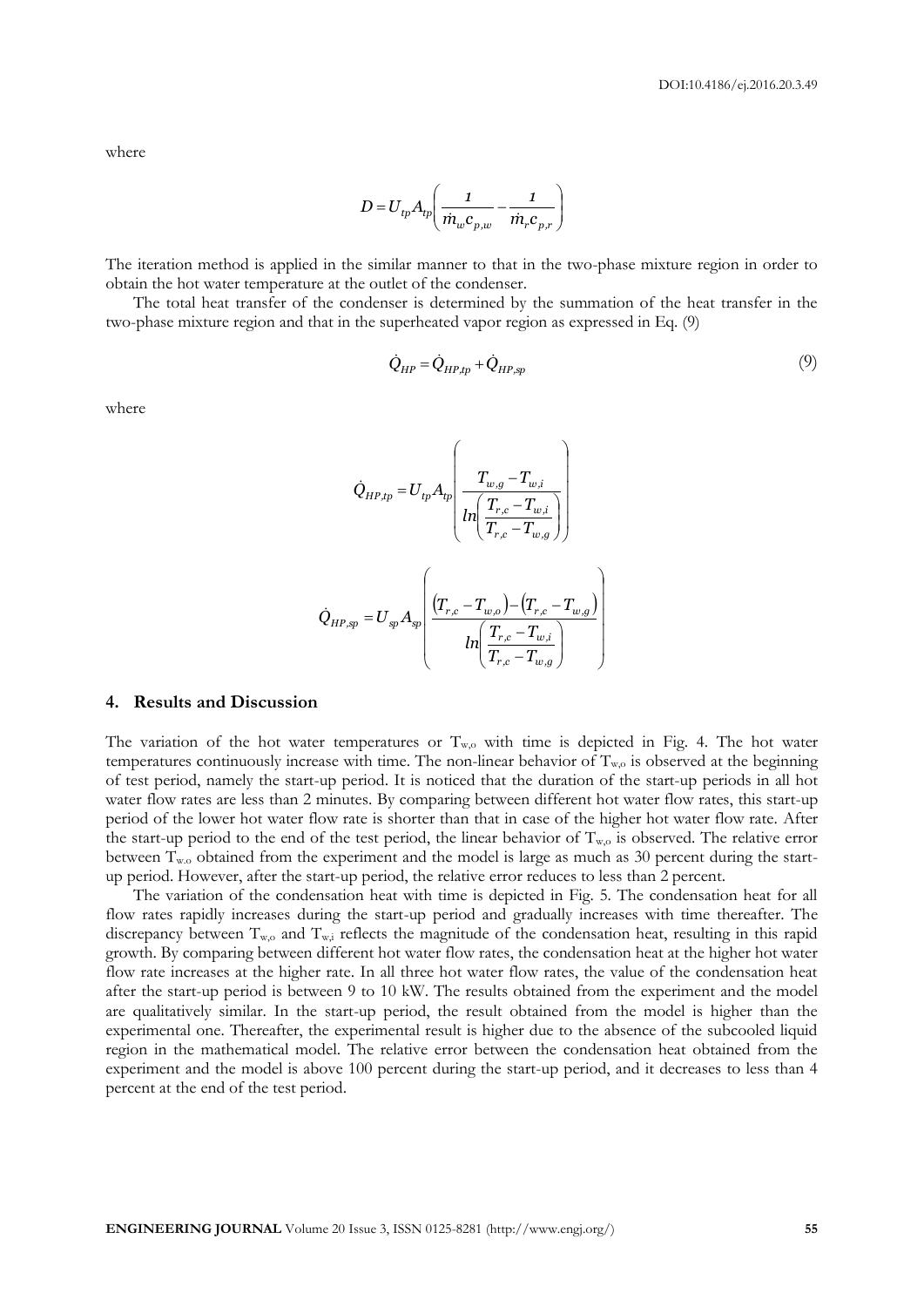

Fig. 4. The variation of the hot water temperatures with time at hot water flow rates of (a) 6 litre/min (b) 12 litre/min (c) 16 litre/min.

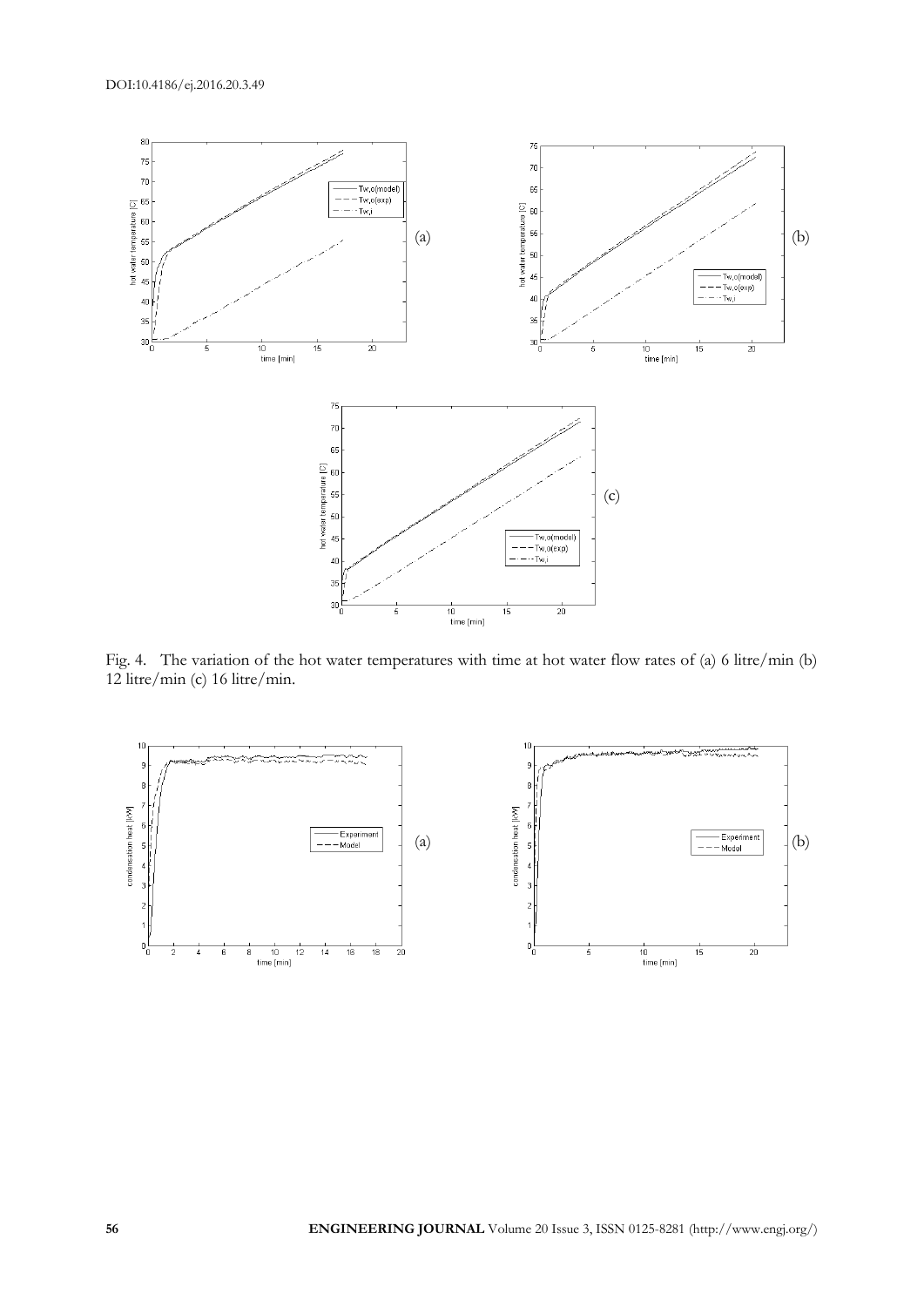

Fig. 5. The variation of the condensation heats with time at hot water flow rates of (a) 6 litre/min (b) 12 litre/min (c) 16 litre/min.

Based on the model prediction, the total heat condensation and its composition, i.e., the heat condensation in the two-phase and the superheated regions, are depicted in Fig. 6. According to the heat transfer coefficients calculated from Eqs. (2) to (7), by neglecting the heat transfer within the start-up period, the value of the water heat transfer coefficient is approximately 4,200 to 11,500 W/m2K. On the other hand, the values of the R134a heat transfer coefficient is approximately 1,200 to 1,500 W/m2K. As a result from Eq. (5), the value of the overall heat transfer coefficient varies from 1,000 to 1,300 W/m2K. Thus, the heat transfer mechanism within the condenser is dominated by the R134a side in both of the two-phase and the superheated regions. From Fig. 6, the heat transfers in the two-phase mixture region rapidly increases in the start-up period and decreases with time later whereas the condensation heat in the superheated vapor region continuously increases with time. The condensation heat in the two-phase mixture region is approximately 70 to 75 percent of the total condensation heat. The reason is that the heat transfer area in the two-phase mixture regions is larger than that in the superheated one.

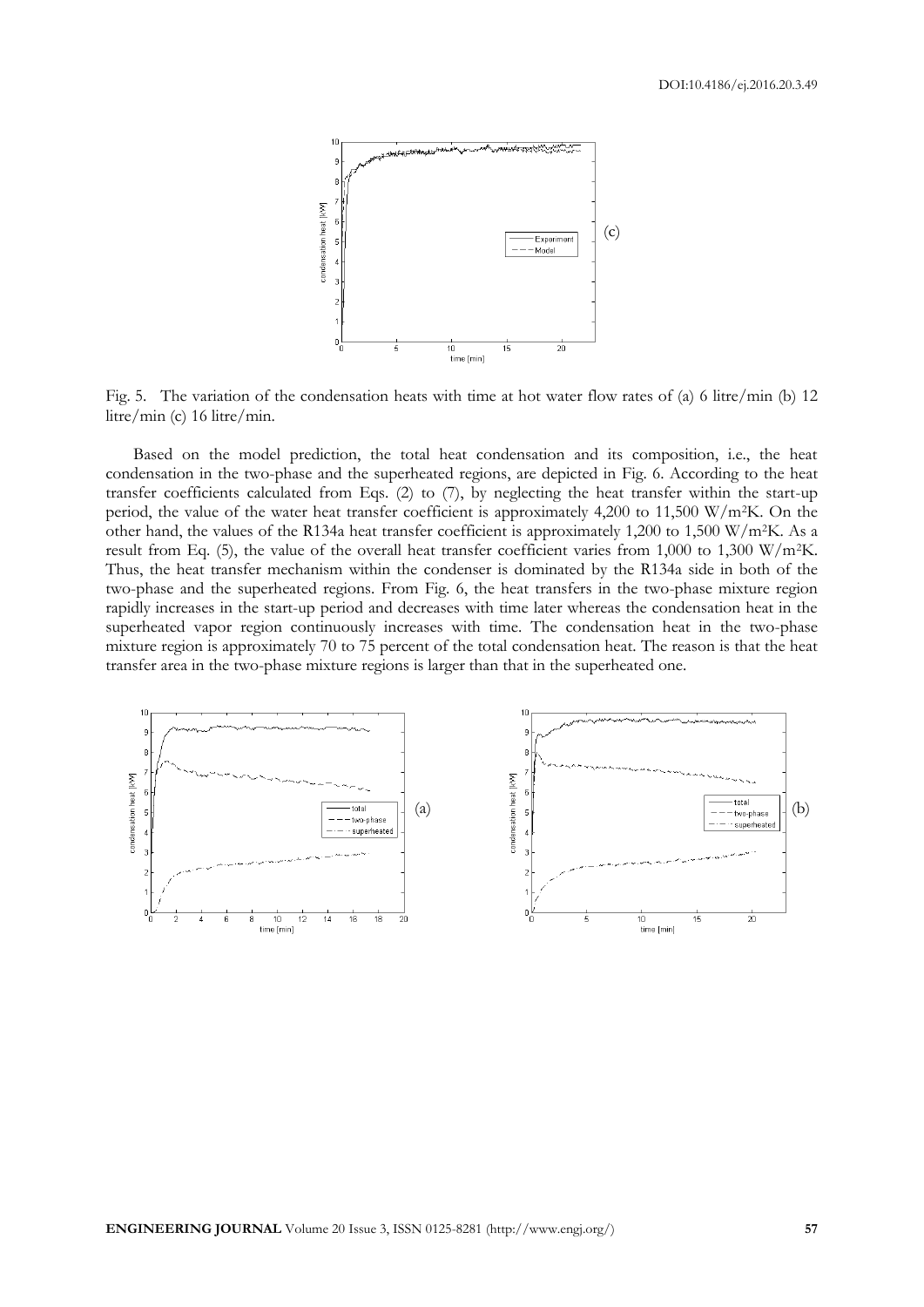

Fig. 6. The variation of the two-phase, superheated and total condensation heats with time from the model prediction at hot water flow rates of (a) 6 litre/min (b) 12 litre/min (c) 16 litre/min.

The variation of the measured compressor power of the high-temperature heat pump cycle at different hot water flow rates is depicted in Fig. 7. At all hot water flow rates, the compressor power of the heat pump cycle increase with time. By comparing different hot water flow rates, the compressor power at the high hot water flow rate is lower than that at the low hot water one because of the higher condensation heat. Based on the 6-litre/min hot water flow rate, the heat-pump compressor power at 12 and 16 litre/min decreases by approximately 12 and 15 percent, respectively.



Fig. 7. The variation of the compressor power of the high-temperature heat pump cycle at different hot water flow rates.

The variation of the measured COP of the high-temperature heat pump cycle at different hot water flow rates is depicted in Fig. 8. Note that the COP of the heat pump cycle is defined as the total condensation heat over the heat-pump compressor power. At all hot water flow rates, the COP of the heat pump cycle increases at the start-up period and then decreases toward the end of the test period. By comparing different hot water flow rates, the COP at the high hot water flow rate is higher than that at the low hot water one. Based on the 6-litre/min hot water flow rate, the heat-pump COP beyond the start-up period at 12 and 16 litre/min increases by approximately 15 and 20 percent, respectively. This result indicates the higher efficiency of the heat pump when operated at the higher hot water flow rate.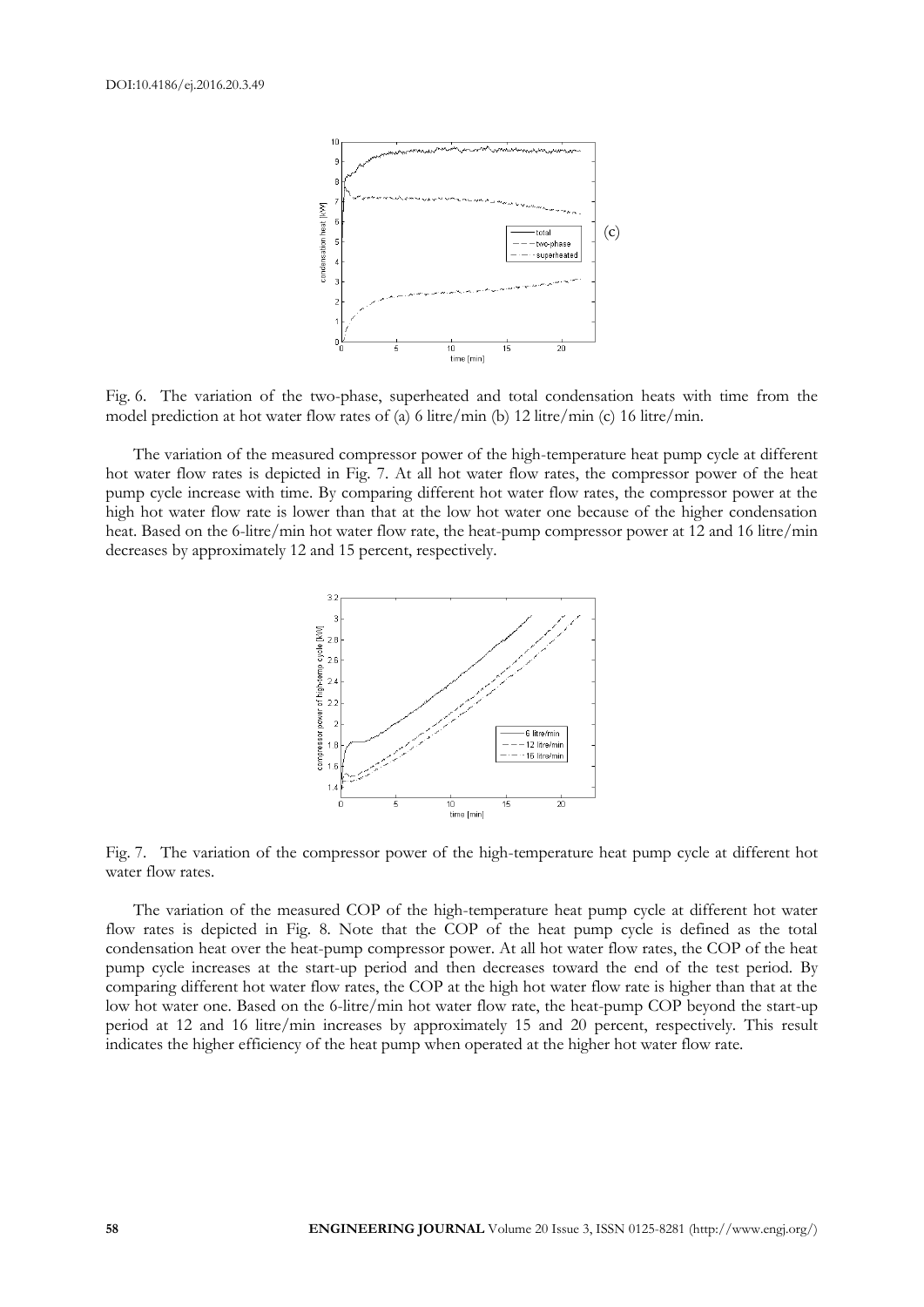

Fig. 8. The variation of the COP of the high-temperature heat pump cycle at different hot water flow rates.

## **5. Conclusion**

The effect of the transient heat transfer of a condenser of the cascade heat pump performance has been presented in this study. The comparison between the mathematical model and the experimental result has been made. The both results indicates that the hot water temperature continuously increases with time whereas the condensation heat rapidly increases during the start-up period and gradually increases with time. The relative error between the results obtained from the experiment and the model is relatively large during the start-up period, but it will decrease toward the end of the test period. Based on the model prediction, the heat transfer mechanism within the condenser is dominated by the R134a side in both of the two-phase and the superheated regions. 70 to 75 percent of the total condensation heat comes from the condensation heat in the two-phase mixture region. According to the experimental result, the measured compressor power of the heat pump decreases with increasing hot water flow rate. On the other hand, the measured COP increases with increasing hot water flow rate, resulting in the higher efficiency of the heat pump.

# **Nomenclature**

- A area, m<sup>2</sup>
- $c_p$  Specific heat capacity,  $J/(kgK)$
- d<sup>h</sup> hydraulic diameter, m
- G mass flux  $(kg/m^2s)$
- h heat transfer coefficient, W/(m<sup>2</sup>K)
- k thermal conductivity,  $W/(mK)$
- L plate length, m
- *m* Mass flow rate, kg/s
- Pr Prandtl number
- $\dot{Q}_{HP}$ Condensation heat, W
- Re Reynolds number
- s Plate thickness, mm
- T Temperature, °C
- U Overall heat transfer coefficient, W/(m<sup>2</sup>K)
- x Quality of two-phase mixture

### **Greek symbols**

- $\mu$  Viscosity, Ns/m<sup>s</sup>
- $\rho$  Density, Kg/m<sup>2</sup>
- $\phi$  Enlargement factor

#### **Subscripts**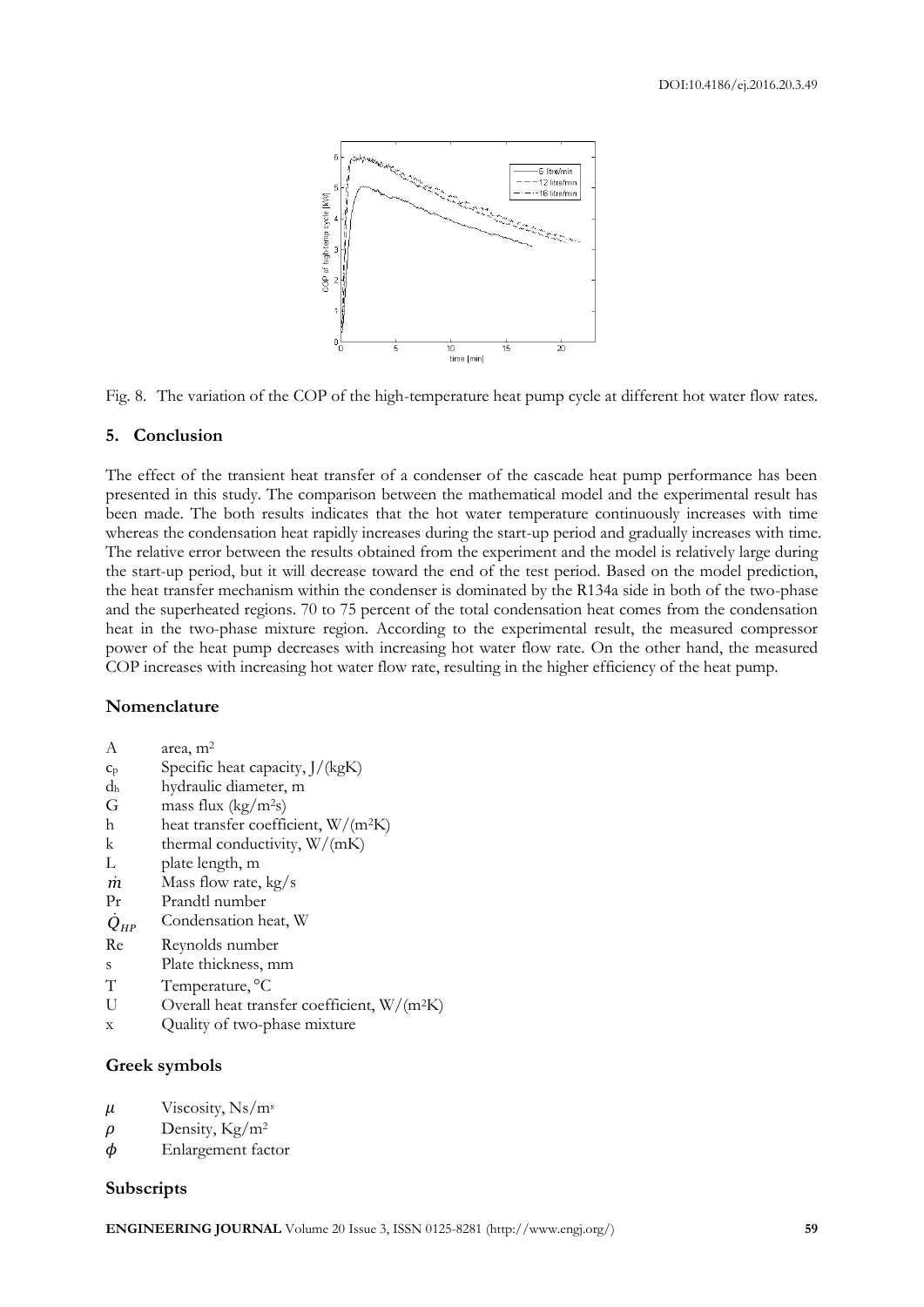- avg average
- g saturated vapor
- w hot water
- i inlet
- l liquid
- o outlet
- p plate heat exchanger
- r refrigerant R134a
- sp superheated vapor
- tp two-phase mixture

# **Acknowledgement**

The authors would like to thanks faculty of Engineering, Chulalongkorn University for their supporting financial and laboratory.

# **References**

- [1] S. Bhattacharyya, S. Mukhopadhyay, A. Kumar, R. K. Khurana, and J. Sarkar, "Optimization of a CO2-C3H<sup>8</sup> cascade system for regrigeration and heating," *International of Refrigeration*, vol. 28, no. 8, pp.1284-1292, 2005.
- [2] S. Bhattacharyya, A. Garai, and J. Sarkar, "Thermodynamic analysis and optimization of a novel  $N_2O-$ CO<sup>2</sup> Cascade system for refrigeration and heating," *International Journal of Refrigeration*, vol. 32, no. 5, pp. 1077-1084, 2009.
- [3] J. A. Dopazo, J. Fernandez-Seara, J. Sieres, and F. J. Uhia, "Theoretical analysis of CO<sub>2</sub> NH<sub>3</sub> cascade refrigeration system for cooling applications at low temperature," *Applied Thermal Engineerung*, vol. 29, no. 8, pp. 1577-1583, 2009.
- [4] D. Colorado, J. A. Hernandez, and W. Rivera, "Comparative study of a cascade cycle for simultaneous refrigeration and heating operating with ammonia, R134a, butane, propane and  $CO<sub>2</sub>$  as working fluids," *International Journal of Sustainable Energy*, vol. 31, no. 6, pp. 365-381, 2011
- [5] D. H. Kim, H. S. Park, and M. S. Kim, "Optimal temperature between high and low stage cycles for R134a/R410A cascade heat pump based water heater system," *Experimental Thermal and Fluid Science,*  vol. 47, pp. 172–179, 2013.
- [6] H. W. Jung, W. Kang, W. J. Yoon, and Y. Kim, "Performance comparison between a single-state and a cascade multifunctional heat pump for both air heating and hot water supply," *International Journal of Refrigeration*, vol. 36, no. 5, pp. 1431-1441, 2013.
- [7] T. Lee, C. H. Liu, and T. W. Chen, "Thermodynamics analysis of optimal condensing temperature of cascade-condenser in CO2/NH<sup>3</sup> cascade refrigeration systems," *International Journal of Refrigeration*, vol. 29, no. 7, pp. 1100-1108, 2006.
- [8] H. Park, D. H. Kim, and M. S. Kim, "Performance investigation of a cascade heat pump water heating system with a quasi steady-state analysis," *Energy*, vol. 63, pp. 283–294, 2003.
- [9] A. Jokar, H. M. Hosni, and J. S. Eckels, "Dimensional analysis on the evaporation and condensation of refrigerant R-134a in minichannel plat heat exchangers," *Applied Thermal Engineering*, vol. 26, no. 17, pp. 2287–2300, 2006.
- [10] A. G. Longo, "Refrigerant R134a condensation heat transfer and pressure drop inside a small brazed plate heat exchanger," *International Journal of Refrigeration*, vol. 31, no. 5, pp. 780–789, 2008.
- [11] W. Nusselt, *The Basic Law of Heat Transfer*. 1916.
- [12] P. F. Incropera, D. P. Dewitt, T. L. Bergman, and A. S. Lavine, *Introduction to Heat Transfer*, 5th ed. Asia: John Wiley & Son, 2007.
- [13] R. L. Webb, "Convective condensation of superheated vapor," *ASME Journal Heat Transfer*, vol. 120, no. 2, pp. 418–421, 1998.
- [14] A. G. Longo, "The effect of vapour super-heating on hydrocarbon refrigerant condensation inside brazed plate heat exchanger," *Experimental Thermal and Fluid Science*, vol. 35, no. 6, pp. 978–985, 2011.